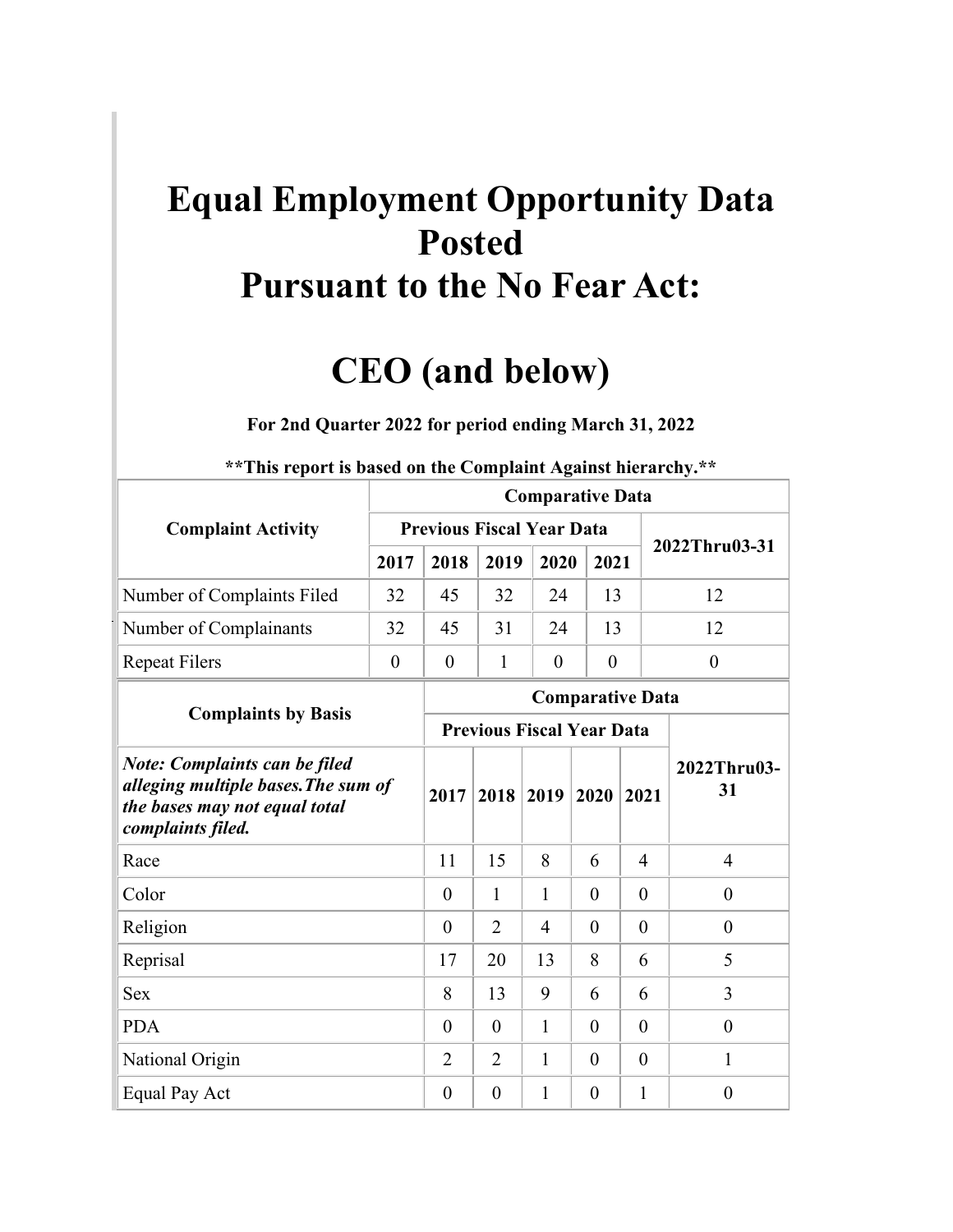| Age                                                                                                                               | 12               | 22                               | 18               | 10               | 5                       | 6                 |
|-----------------------------------------------------------------------------------------------------------------------------------|------------------|----------------------------------|------------------|------------------|-------------------------|-------------------|
| Disability                                                                                                                        | 10               | 12                               | $\tau$           | $\overline{4}$   | $\overline{2}$          | 1                 |
| Genetics                                                                                                                          | $\theta$         | 1                                | $\theta$         | $\theta$         | $\theta$                | $\overline{0}$    |
| Non-EEO                                                                                                                           | $\theta$         | $\boldsymbol{0}$                 | $\overline{0}$   | $\theta$         | $\overline{0}$          | $\boldsymbol{0}$  |
|                                                                                                                                   |                  |                                  |                  |                  | <b>Comparative Data</b> |                   |
| <b>Complaints by Issue</b>                                                                                                        |                  | <b>Previous Fiscal Year Data</b> |                  |                  |                         |                   |
| <b>Note: Complaints can be filed</b><br>alleging multiple bases. The sum of<br>the bases may not equal total<br>complaints filed. | 2017             |                                  | 2018 2019        | 2020             | 2021                    | 2022Thru03-<br>31 |
| Appointment/Hire                                                                                                                  | $\overline{0}$   | 3                                | $\overline{4}$   | 3                | 3                       | $\mathbf{1}$      |
| <b>Assignment of Duties</b>                                                                                                       | $\mathbf{1}$     | $\overline{7}$                   | 3                | 1                | $\theta$                | $\mathbf{1}$      |
| Awards                                                                                                                            | $\theta$         | $\theta$                         | $\theta$         | $\theta$         | $\theta$                | $\overline{0}$    |
| <b>Conversion to Full Time/Perm Status</b>                                                                                        | $\theta$         | $\theta$                         | $\theta$         | $\theta$         | $\theta$                | $\boldsymbol{0}$  |
| <b>Disciplinary Action</b>                                                                                                        |                  |                                  |                  |                  |                         |                   |
| Demotion                                                                                                                          | $\boldsymbol{0}$ | $\mathbf{1}$                     | $\overline{0}$   | $\boldsymbol{0}$ | $\boldsymbol{0}$        | $\overline{0}$    |
| Reprimand                                                                                                                         | $\boldsymbol{0}$ | 1                                | $\overline{0}$   | $\overline{0}$   | $\overline{0}$          | $\boldsymbol{0}$  |
| Suspension                                                                                                                        | 1                | $\overline{4}$                   | 3                | $\mathbf{1}$     | $\theta$                | $\overline{0}$    |
| Removal                                                                                                                           | $\overline{0}$   | $\boldsymbol{0}$                 | $\overline{0}$   | $\overline{0}$   | $\overline{0}$          | $\boldsymbol{0}$  |
| Other                                                                                                                             | $\overline{0}$   | $\boldsymbol{0}$                 | $\overline{0}$   | $\overline{0}$   | $\overline{0}$          | $\boldsymbol{0}$  |
| Duty Hours                                                                                                                        | $\overline{0}$   | $\boldsymbol{0}$                 | $\boldsymbol{0}$ | $\theta$         | $\theta$                | $\boldsymbol{0}$  |
| Perf. Eval./ Appraisal                                                                                                            | 3                | 7                                | 5                | 1                | $\overline{2}$          | $\boldsymbol{0}$  |
| Examination/Test                                                                                                                  | $\boldsymbol{0}$ | $\overline{4}$                   | $\overline{0}$   | $\theta$         | $\theta$                | $\boldsymbol{0}$  |
| <b>Harassment</b>                                                                                                                 |                  |                                  |                  |                  |                         |                   |
| Non-Sexual                                                                                                                        | $\overline{7}$   | 16                               | $\overline{7}$   | 3                | $\boldsymbol{0}$        | $\overline{2}$    |
| Sexual                                                                                                                            | $\boldsymbol{0}$ | $\overline{2}$                   | $\mathbf{1}$     | $\boldsymbol{0}$ | $\overline{0}$          | $\boldsymbol{0}$  |
| <b>Medical Examination</b>                                                                                                        | $\theta$         | $\overline{3}$                   | $\overline{3}$   | $\mathbf{1}$     | $\overline{0}$          | $\mathbf{1}$      |
| Pay including overtime                                                                                                            | $\overline{2}$   | $\overline{4}$                   | 5                | $\theta$         | $\overline{2}$          | $\mathbf{1}$      |
| Promotion/Non-Selection                                                                                                           | 9                | 11                               | $\overline{4}$   | 10               | $\overline{2}$          | 6                 |
| Reassignment                                                                                                                      |                  |                                  |                  |                  |                         |                   |
| Denied                                                                                                                            | $\boldsymbol{0}$ | $\boldsymbol{0}$                 | $\boldsymbol{0}$ | $\boldsymbol{0}$ | $\boldsymbol{0}$        | $\boldsymbol{0}$  |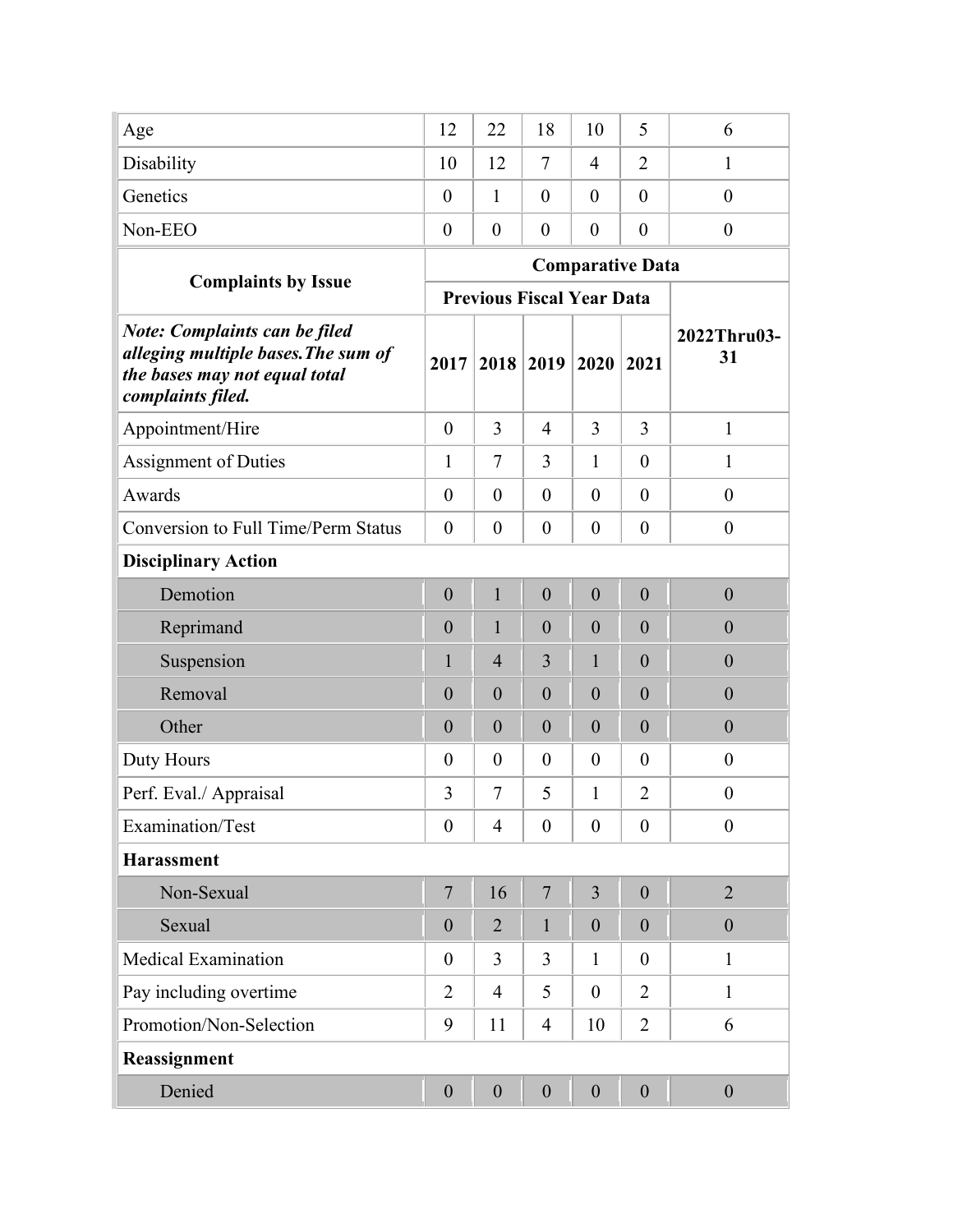| Directed                                                             | $\boldsymbol{0}$ | $\boldsymbol{0}$                   | $\boldsymbol{0}$        | $\overline{0}$   |                | $\theta$       | $\boldsymbol{0}$ |                  |        |        |  |  |  |
|----------------------------------------------------------------------|------------------|------------------------------------|-------------------------|------------------|----------------|----------------|------------------|------------------|--------|--------|--|--|--|
| Reasonable Accommodation Disability                                  |                  | $\mathbf{1}$                       | 5                       | $\mathbf{1}$     | 1              |                | $\mathbf{1}$     | $\theta$         |        |        |  |  |  |
| Reinstatement                                                        |                  | $\theta$                           | $\overline{0}$          | $\theta$         | $\theta$       |                | $\overline{0}$   | $\theta$         |        |        |  |  |  |
| Religious Accommodation                                              |                  | $\theta$                           | $\theta$                | $\mathbf{1}$     | $\theta$       |                | $\overline{0}$   | $\boldsymbol{0}$ |        |        |  |  |  |
| Retirement                                                           |                  | 1                                  | $\theta$                | $\mathbf{1}$     | $\theta$       |                | $\theta$         | $\boldsymbol{0}$ |        |        |  |  |  |
| Sex-Stereotyping                                                     |                  | $\overline{0}$                     | $\theta$                | $\theta$         | $\theta$       |                | $\overline{0}$   | $\theta$         |        |        |  |  |  |
| Telework                                                             |                  | $\theta$                           | $\theta$                | $\theta$         | $\theta$       |                | $\overline{0}$   | $\theta$         |        |        |  |  |  |
| Termination                                                          |                  | $\overline{4}$                     | 12                      | 8                | 3              |                | $\overline{2}$   | $\boldsymbol{0}$ |        |        |  |  |  |
| Terms/Conditions of Employment                                       |                  | 20                                 | 16                      | 11               | 11             |                | 4                | $\tau$           |        |        |  |  |  |
| Time and Attendance                                                  |                  | $\theta$                           | $\overline{4}$          | $\theta$         | $\theta$       |                | $\overline{0}$   | $\boldsymbol{0}$ |        |        |  |  |  |
| Training                                                             |                  | $\mathbf{1}$                       | $\boldsymbol{0}$        | $\boldsymbol{0}$ | $\theta$       |                | $\overline{0}$   | $\boldsymbol{0}$ |        |        |  |  |  |
| Other                                                                |                  |                                    |                         |                  |                |                |                  |                  |        |        |  |  |  |
| Layoff                                                               |                  | $\overline{0}$                     | $\boldsymbol{0}$        | $\overline{0}$   | $\overline{0}$ |                | $\overline{0}$   | $\boldsymbol{0}$ |        |        |  |  |  |
| <b>Expense Reimbursement Denied</b>                                  |                  | $\overline{0}$                     | $\boldsymbol{0}$        | $\theta$         | $\overline{0}$ | $\overline{0}$ |                  | $\overline{0}$   |        |        |  |  |  |
| User Defined - Other 3                                               |                  | $\boldsymbol{0}$                   | $\boldsymbol{0}$        | $\overline{0}$   | $\overline{0}$ |                | $\overline{0}$   | 1                |        |        |  |  |  |
| User Defined - Other 4                                               |                  | $\overline{0}$                     | $\overline{0}$          | $\overline{0}$   | $\overline{0}$ |                | $\overline{0}$   | $\boldsymbol{0}$ |        |        |  |  |  |
|                                                                      |                  |                                    | <b>Comparative Data</b> |                  |                |                |                  |                  |        |        |  |  |  |
| <b>Processing Time</b>                                               |                  | <b>Previous Fiscal Year Data</b>   |                         |                  |                |                |                  | 2022Thru03-      |        |        |  |  |  |
|                                                                      | 2017             | 2018                               | 2019                    |                  | 2020           |                | 2021             | 31               |        |        |  |  |  |
| Complaints pending during fiscal year                                |                  |                                    |                         |                  |                |                |                  |                  |        |        |  |  |  |
| Average number of days<br>in investigation                           |                  | 378.45 293.71 267.50 250.80 269.80 |                         |                  |                |                |                  | 267.50           |        |        |  |  |  |
| Average number of days<br>in final action                            | 105.82           | 46.04                              | 74.61                   |                  | 39.76          |                | 104.84           | 40.67            |        |        |  |  |  |
| Complaint pending during fiscal year where hearing was requested     |                  |                                    |                         |                  |                |                |                  |                  |        |        |  |  |  |
| Average number of days<br>in investigation                           | 385.21           | 291.93                             | 274.29                  |                  | 254.30         |                |                  |                  | 286.90 | 265.00 |  |  |  |
| Average number of days<br>in final action                            | 140.50           | 15.62                              | 92.33                   |                  | 28.17          |                | 151.30           | 37.75            |        |        |  |  |  |
| Complaint pending during fiscal year where hearing was not requested |                  |                                    |                         |                  |                |                |                  |                  |        |        |  |  |  |
| Average number of days<br>in investigation                           | 367.93           | 295.50                             | 258.08                  |                  | 247.30         |                | 252.70           | 270.00           |        |        |  |  |  |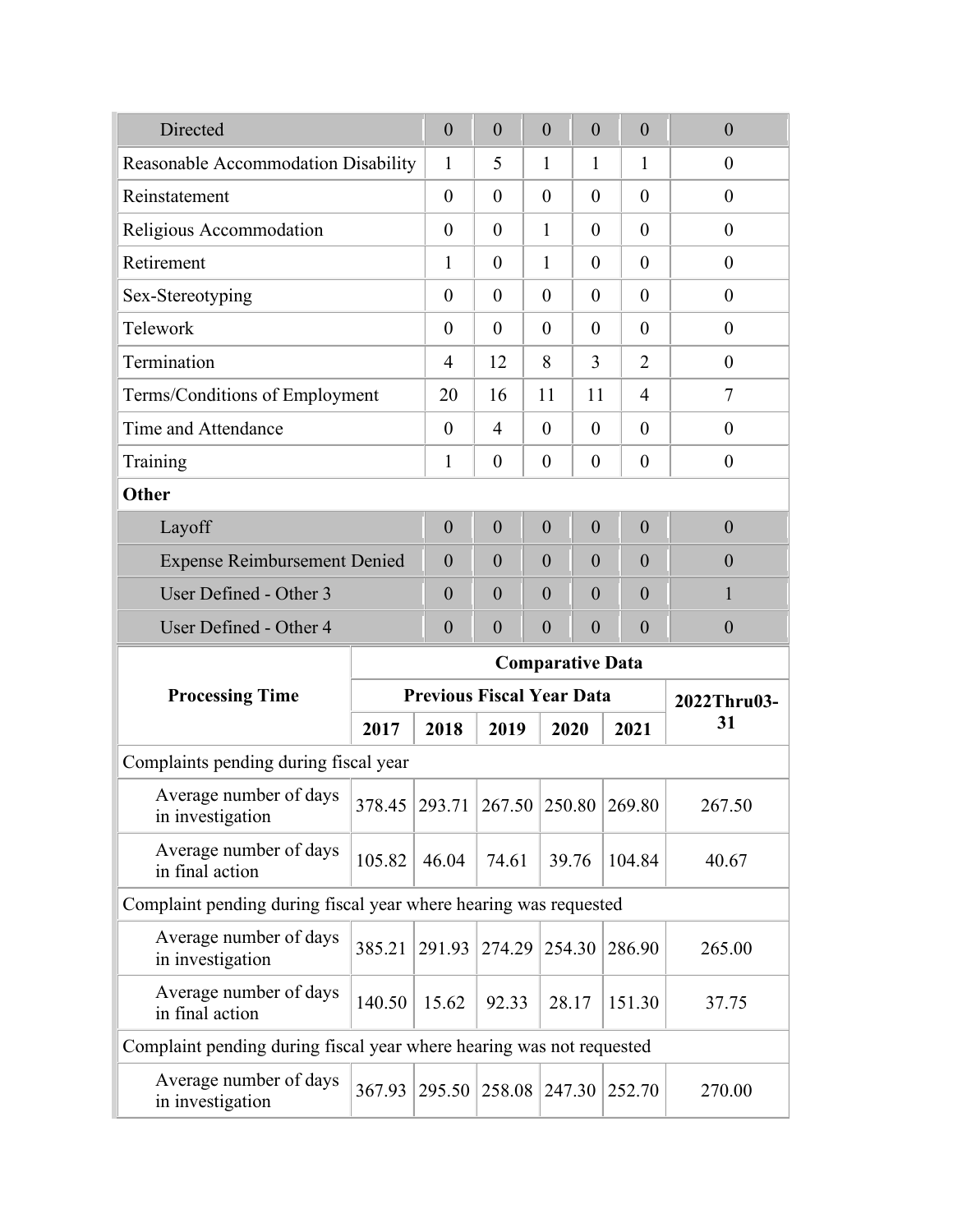| Average number of days<br>in final action                                                        | 92.77 |                         |                                       | 60.35                   |                  | 62.60                |                  | 46.09          |                                  |                  | 53.22            | 54.00            |                  |  |  |
|--------------------------------------------------------------------------------------------------|-------|-------------------------|---------------------------------------|-------------------------|------------------|----------------------|------------------|----------------|----------------------------------|------------------|------------------|------------------|------------------|--|--|
|                                                                                                  |       |                         |                                       |                         |                  |                      |                  |                | <b>Comparative Data</b>          |                  |                  |                  |                  |  |  |
| <b>Complaints Dismissed by Agency</b>                                                            |       |                         |                                       |                         |                  |                      |                  |                | <b>Previous Fiscal Year Data</b> |                  |                  | 2022Thru03-      |                  |  |  |
|                                                                                                  |       |                         | 2017                                  |                         | 2018             |                      | 2019             |                | 2020                             |                  | 2021             |                  | 31               |  |  |
| <b>Total Complaints Dismissed by</b><br>Agency                                                   |       |                         | 5                                     |                         | 8                |                      | 6                |                | $\mathbf{1}$                     |                  | $\overline{2}$   |                  | $\boldsymbol{0}$ |  |  |
| Average days pending prior to<br>dismissal                                                       |       |                         |                                       | 96                      |                  | 92                   |                  | 50             | 327                              |                  | 97               | $\boldsymbol{0}$ |                  |  |  |
| <b>Complaints Withdrawn by Complainants</b>                                                      |       |                         |                                       |                         |                  |                      |                  |                |                                  |                  |                  |                  |                  |  |  |
| Total Complaints Withdrawn by<br>Complainants                                                    |       |                         | $\overline{2}$<br>3<br>$\overline{4}$ |                         |                  |                      |                  |                | $\theta$                         |                  | $\mathbf{1}$     |                  | $\mathbf{1}$     |  |  |
|                                                                                                  |       |                         |                                       | <b>Comparative Data</b> |                  |                      |                  |                |                                  |                  |                  |                  |                  |  |  |
| <b>Total Final Agency Actions</b>                                                                |       |                         |                                       |                         |                  |                      |                  |                | <b>Previous Fiscal Year Data</b> |                  |                  |                  | 2022Thru03-      |  |  |
| <b>Finding Discrimination</b>                                                                    |       | 2017                    |                                       |                         | 2018             | 2019<br>2020<br>2021 |                  |                | 31                               |                  |                  |                  |                  |  |  |
|                                                                                                  |       | #                       | $\frac{0}{0}$                         | #                       | $\frac{0}{0}$    | $\#$                 | $\frac{0}{0}$    | #              | $\frac{0}{0}$                    | #                | $\frac{0}{0}$    | #                | $\frac{0}{0}$    |  |  |
| <b>Total Number Findings</b>                                                                     |       | 2                       |                                       | 0                       |                  | $\boldsymbol{0}$     |                  | $\mathbf{1}$   |                                  | $\mathbf{1}$     |                  | $\boldsymbol{0}$ |                  |  |  |
| <b>Without Hearing</b>                                                                           |       | $\overline{2}$          | 100                                   | $\overline{0}$          | $\theta$         | $\overline{0}$       | $\overline{0}$   | $\mathbf{1}$   | 100                              | $\mathbf{0}$     | $\theta$         | $\theta$         | $\boldsymbol{0}$ |  |  |
| With Hearing                                                                                     |       | $\theta$                | $\boldsymbol{0}$                      | $\theta$                | $\boldsymbol{0}$ | $\theta$             | $\theta$         | $\theta$       | $\boldsymbol{0}$                 | 1                | 100              | $\boldsymbol{0}$ | $\boldsymbol{0}$ |  |  |
| <b>Findings of Discrimination</b>                                                                |       | <b>Comparative Data</b> |                                       |                         |                  |                      |                  |                |                                  |                  |                  |                  |                  |  |  |
| <b>Rendered by Basis</b>                                                                         |       |                         | <b>Previous Fiscal Year Data</b>      |                         |                  |                      |                  |                |                                  |                  |                  | 2022Thru03-      |                  |  |  |
| <b>Note: Complaints can be filed</b>                                                             |       |                         | 2017                                  |                         | 2018             |                      | 2019             |                | 2020                             |                  | 2021             |                  | 31               |  |  |
| alleging multiple bases. The sum<br>of the bases may not equal total<br>complaints and findings. |       | #                       | $\frac{0}{0}$                         | #                       | $\frac{0}{0}$    | #                    | $\frac{0}{0}$    | #              | $\frac{0}{0}$                    | #                | $\frac{0}{0}$    | $^{\#}$          | $\frac{0}{0}$    |  |  |
| <b>Total Number Findings</b>                                                                     |       | $\boldsymbol{0}$        |                                       | $\overline{0}$          |                  | $\overline{0}$       |                  | $\mathbf{1}$   |                                  | $\mathbf{1}$     |                  | $\mathbf{0}$     |                  |  |  |
| Race                                                                                             |       | $\boldsymbol{0}$        | $\overline{0}$                        | $\boldsymbol{0}$        | $\overline{0}$   | $\boldsymbol{0}$     | $\boldsymbol{0}$ | 1              | 100                              | $\boldsymbol{0}$ | $\overline{0}$   | $\overline{0}$   | $\boldsymbol{0}$ |  |  |
| Color                                                                                            |       | $\boldsymbol{0}$        | $\theta$                              | $\boldsymbol{0}$        | $\overline{0}$   | $\mathbf{0}$         | $\boldsymbol{0}$ | $\overline{0}$ | $\theta$                         | $\boldsymbol{0}$ | $\overline{0}$   | $\overline{0}$   | $\overline{0}$   |  |  |
| Religion                                                                                         |       | $\boldsymbol{0}$        | $\theta$                              | $\overline{0}$          | $\theta$         | $\overline{0}$       | $\theta$         | $\mathbf{0}$   | $\theta$                         | $\boldsymbol{0}$ | $\theta$         | $\overline{0}$   | $\theta$         |  |  |
| Reprisal                                                                                         |       | $\overline{0}$          | $\theta$                              | $\overline{0}$          | $\overline{0}$   | $\overline{0}$       | $\overline{0}$   | $\theta$       | $\theta$                         | $\mathbf{1}$     | 100              | $\theta$         | $\boldsymbol{0}$ |  |  |
| <b>Sex</b>                                                                                       |       | $\boldsymbol{0}$        | $\theta$                              | $\overline{0}$          | $\overline{0}$   | $\boldsymbol{0}$     | $\boldsymbol{0}$ | $\overline{0}$ | $\theta$                         | $\mathbf{1}$     | 100              | $\overline{0}$   | $\theta$         |  |  |
| <b>PDA</b>                                                                                       |       | $\boldsymbol{0}$        | $\overline{0}$                        | $\boldsymbol{0}$        | $\boldsymbol{0}$ | $\overline{0}$       | $\boldsymbol{0}$ | $\overline{0}$ | $\boldsymbol{0}$                 | $\boldsymbol{0}$ | $\boldsymbol{0}$ | $\boldsymbol{0}$ | $\boldsymbol{0}$ |  |  |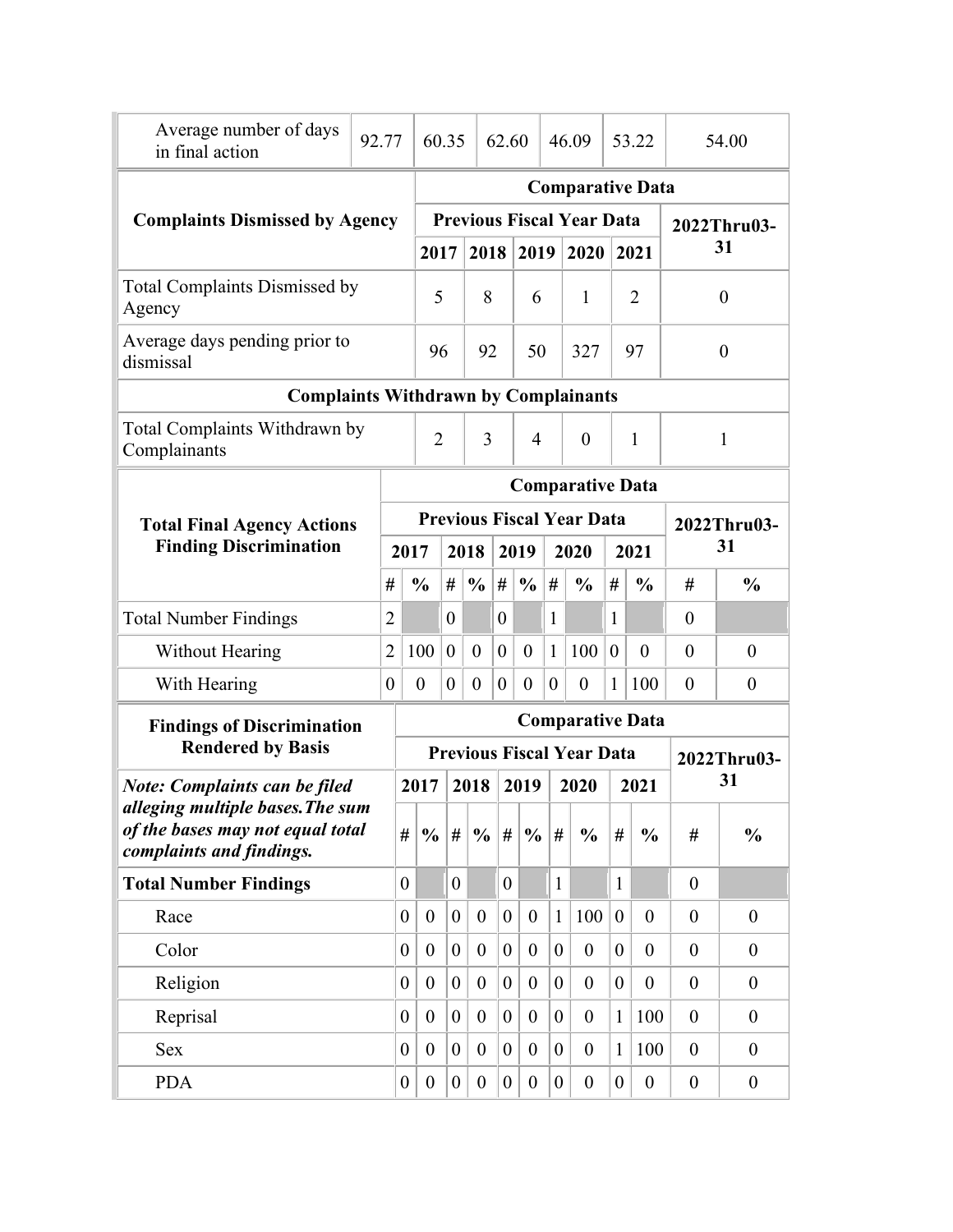| National Origin                 | $\overline{0}$   | $\overline{0}$   | $\boldsymbol{0}$ | $\overline{0}$   | $\overline{0}$   | $\overline{0}$   | $\overline{0}$   | $\overline{0}$   | $\boldsymbol{0}$ | $\overline{0}$   | $\boldsymbol{0}$ | $\boldsymbol{0}$ |
|---------------------------------|------------------|------------------|------------------|------------------|------------------|------------------|------------------|------------------|------------------|------------------|------------------|------------------|
| <b>Equal Pay Act</b>            | $\boldsymbol{0}$ | $\overline{0}$   | $\boldsymbol{0}$ | $\theta$         | $\boldsymbol{0}$ | $\overline{0}$   | $\theta$         | $\overline{0}$   | $\overline{0}$   | $\theta$         | $\overline{0}$   | $\boldsymbol{0}$ |
| Age                             | $\overline{0}$   | $\theta$         | $\overline{0}$   | $\overline{0}$   | $\overline{0}$   | $\overline{0}$   | $\overline{0}$   | $\theta$         | $\overline{0}$   | $\overline{0}$   | $\overline{0}$   | $\theta$         |
| Disability                      | $\boldsymbol{0}$ | $\theta$         | $\boldsymbol{0}$ | $\theta$         | $\boldsymbol{0}$ | $\overline{0}$   | $\theta$         | $\overline{0}$   | $\overline{0}$   | $\overline{0}$   | $\overline{0}$   | $\mathbf{0}$     |
| Genetics                        | $\boldsymbol{0}$ | $\overline{0}$   | $\boldsymbol{0}$ | $\theta$         | $\boldsymbol{0}$ | $\boldsymbol{0}$ | $\boldsymbol{0}$ | $\overline{0}$   | $\boldsymbol{0}$ | $\theta$         | $\overline{0}$   | $\theta$         |
| Non-EEO                         | $\boldsymbol{0}$ | $\boldsymbol{0}$ | $\boldsymbol{0}$ | $\boldsymbol{0}$ | $\overline{0}$   | $\boldsymbol{0}$ | $\boldsymbol{0}$ | $\boldsymbol{0}$ | $\boldsymbol{0}$ | $\boldsymbol{0}$ | $\boldsymbol{0}$ | $\boldsymbol{0}$ |
|                                 |                  |                  |                  |                  |                  |                  |                  |                  |                  |                  |                  |                  |
| <b>Findings After Hearing</b>   | $\boldsymbol{0}$ |                  | $\boldsymbol{0}$ |                  | $\overline{0}$   |                  | $\boldsymbol{0}$ |                  | $\mathbf{1}$     |                  | $\boldsymbol{0}$ |                  |
| Race                            | $\boldsymbol{0}$ | $\overline{0}$   | $\boldsymbol{0}$ | $\overline{0}$   | $\boldsymbol{0}$ | $\boldsymbol{0}$ | $\boldsymbol{0}$ | $\theta$         | $\mathbf{0}$     | $\overline{0}$   | $\overline{0}$   | $\theta$         |
| Color                           | $\boldsymbol{0}$ | $\overline{0}$   | $\boldsymbol{0}$ | $\overline{0}$   | $\overline{0}$   | $\overline{0}$   | $\boldsymbol{0}$ | $\overline{0}$   | $\boldsymbol{0}$ | $\overline{0}$   | $\overline{0}$   | $\boldsymbol{0}$ |
| Religion                        | $\boldsymbol{0}$ | $\overline{0}$   | $\boldsymbol{0}$ | $\mathbf{0}$     | $\boldsymbol{0}$ | $\boldsymbol{0}$ | $\theta$         | $\overline{0}$   | $\mathbf{0}$     | $\overline{0}$   | $\overline{0}$   | $\boldsymbol{0}$ |
| Reprisal                        | $\boldsymbol{0}$ | $\theta$         | $\boldsymbol{0}$ | $\theta$         | $\overline{0}$   | $\overline{0}$   | $\overline{0}$   | $\theta$         | $\mathbf{1}$     | 100              | $\overline{0}$   | $\mathbf{0}$     |
| <b>Sex</b>                      | $\overline{0}$   | $\theta$         | $\overline{0}$   | $\mathbf{0}$     | $\overline{0}$   | $\overline{0}$   | $\theta$         | $\overline{0}$   | $\mathbf{1}$     | 100              | $\overline{0}$   | $\mathbf{0}$     |
| <b>PDA</b>                      | $\boldsymbol{0}$ | $\theta$         | $\boldsymbol{0}$ | $\theta$         | $\boldsymbol{0}$ | $\overline{0}$   | $\theta$         | $\overline{0}$   | $\boldsymbol{0}$ | $\theta$         | $\overline{0}$   | $\overline{0}$   |
| National Origin                 | $\boldsymbol{0}$ | $\overline{0}$   | $\boldsymbol{0}$ | $\boldsymbol{0}$ | $\boldsymbol{0}$ | $\boldsymbol{0}$ | $\boldsymbol{0}$ | $\overline{0}$   | $\overline{0}$   | $\theta$         | $\overline{0}$   | $\boldsymbol{0}$ |
| Equal Pay Act                   | $\boldsymbol{0}$ | $\overline{0}$   | $\boldsymbol{0}$ | $\overline{0}$   | $\boldsymbol{0}$ | $\boldsymbol{0}$ | $\mathbf{0}$     | $\overline{0}$   | $\overline{0}$   | $\theta$         | $\overline{0}$   | $\boldsymbol{0}$ |
| Age                             | $\overline{0}$   | $\overline{0}$   | $\overline{0}$   | $\overline{0}$   | $\overline{0}$   | $\overline{0}$   | $\overline{0}$   | $\overline{0}$   | $\overline{0}$   | $\overline{0}$   | $\overline{0}$   | $\mathbf{0}$     |
| Disability                      | $\boldsymbol{0}$ | $\overline{0}$   | $\boldsymbol{0}$ | $\overline{0}$   | $\overline{0}$   | $\overline{0}$   | $\overline{0}$   | $\overline{0}$   | $\overline{0}$   | $\theta$         | $\theta$         | $\theta$         |
| Genetics                        | $\boldsymbol{0}$ | $\overline{0}$   | $\boldsymbol{0}$ | $\overline{0}$   | $\overline{0}$   | $\overline{0}$   | $\boldsymbol{0}$ | $\overline{0}$   | $\boldsymbol{0}$ | $\boldsymbol{0}$ | $\boldsymbol{0}$ | $\boldsymbol{0}$ |
| Non-EEO                         | $\boldsymbol{0}$ | $\boldsymbol{0}$ | $\boldsymbol{0}$ | $\boldsymbol{0}$ | $\boldsymbol{0}$ | $\boldsymbol{0}$ | $\boldsymbol{0}$ | $\boldsymbol{0}$ | $\boldsymbol{0}$ | $\boldsymbol{0}$ | $\boldsymbol{0}$ | $\boldsymbol{0}$ |
|                                 |                  |                  |                  |                  |                  |                  |                  |                  |                  |                  |                  |                  |
| <b>Findings Without Hearing</b> | $\boldsymbol{0}$ |                  | $\overline{0}$   |                  | $\overline{0}$   |                  | $\mathbf{1}$     |                  | $\boldsymbol{0}$ |                  | $\boldsymbol{0}$ |                  |
| Race                            | $\boldsymbol{0}$ | $\overline{0}$   | $\overline{0}$   | $\boldsymbol{0}$ | $\overline{0}$   | $\boldsymbol{0}$ | $\mathbf{1}$     | 100              | $\boldsymbol{0}$ | $\boldsymbol{0}$ | $\boldsymbol{0}$ | $\boldsymbol{0}$ |
| Color                           | $\boldsymbol{0}$ | $\overline{0}$   | $\overline{0}$   | $\boldsymbol{0}$ | $\overline{0}$   | $\boldsymbol{0}$ | $\boldsymbol{0}$ | $\boldsymbol{0}$ | $\overline{0}$   | $\boldsymbol{0}$ | $\boldsymbol{0}$ | $\boldsymbol{0}$ |
| Religion                        | $\boldsymbol{0}$ | $\boldsymbol{0}$ | $\boldsymbol{0}$ | $\boldsymbol{0}$ | $\overline{0}$   | $\boldsymbol{0}$ | $\overline{0}$   | $\boldsymbol{0}$ | $\boldsymbol{0}$ | $\boldsymbol{0}$ | $\boldsymbol{0}$ | $\boldsymbol{0}$ |
| Reprisal                        | $\boldsymbol{0}$ | $\boldsymbol{0}$ | $\overline{0}$   | $\boldsymbol{0}$ | $\overline{0}$   | $\boldsymbol{0}$ | $\boldsymbol{0}$ | $\boldsymbol{0}$ | $\overline{0}$   | $\boldsymbol{0}$ | $\boldsymbol{0}$ | $\boldsymbol{0}$ |
| Sex                             | $\boldsymbol{0}$ | $\boldsymbol{0}$ | $\boldsymbol{0}$ | $\boldsymbol{0}$ | $\boldsymbol{0}$ | $\boldsymbol{0}$ | $\boldsymbol{0}$ | $\boldsymbol{0}$ | $\boldsymbol{0}$ | $\boldsymbol{0}$ | $\boldsymbol{0}$ | $\boldsymbol{0}$ |
| <b>PDA</b>                      | $\boldsymbol{0}$ | $\boldsymbol{0}$ | $\boldsymbol{0}$ | $\boldsymbol{0}$ | $\overline{0}$   | $\boldsymbol{0}$ | $\boldsymbol{0}$ | $\boldsymbol{0}$ | $\boldsymbol{0}$ | $\boldsymbol{0}$ | $\boldsymbol{0}$ | $\boldsymbol{0}$ |
| National Origin                 | $\boldsymbol{0}$ | $\boldsymbol{0}$ | $\boldsymbol{0}$ | $\boldsymbol{0}$ | $\boldsymbol{0}$ | $\boldsymbol{0}$ | $\boldsymbol{0}$ | $\boldsymbol{0}$ | $\boldsymbol{0}$ | $\boldsymbol{0}$ | $\boldsymbol{0}$ | $\boldsymbol{0}$ |
| Equal Pay Act                   | $\boldsymbol{0}$ | $\boldsymbol{0}$ | $\overline{0}$   | $\boldsymbol{0}$ | $\boldsymbol{0}$ | $\boldsymbol{0}$ | $\boldsymbol{0}$ | $\boldsymbol{0}$ | $\boldsymbol{0}$ | $\boldsymbol{0}$ | $\boldsymbol{0}$ | $\boldsymbol{0}$ |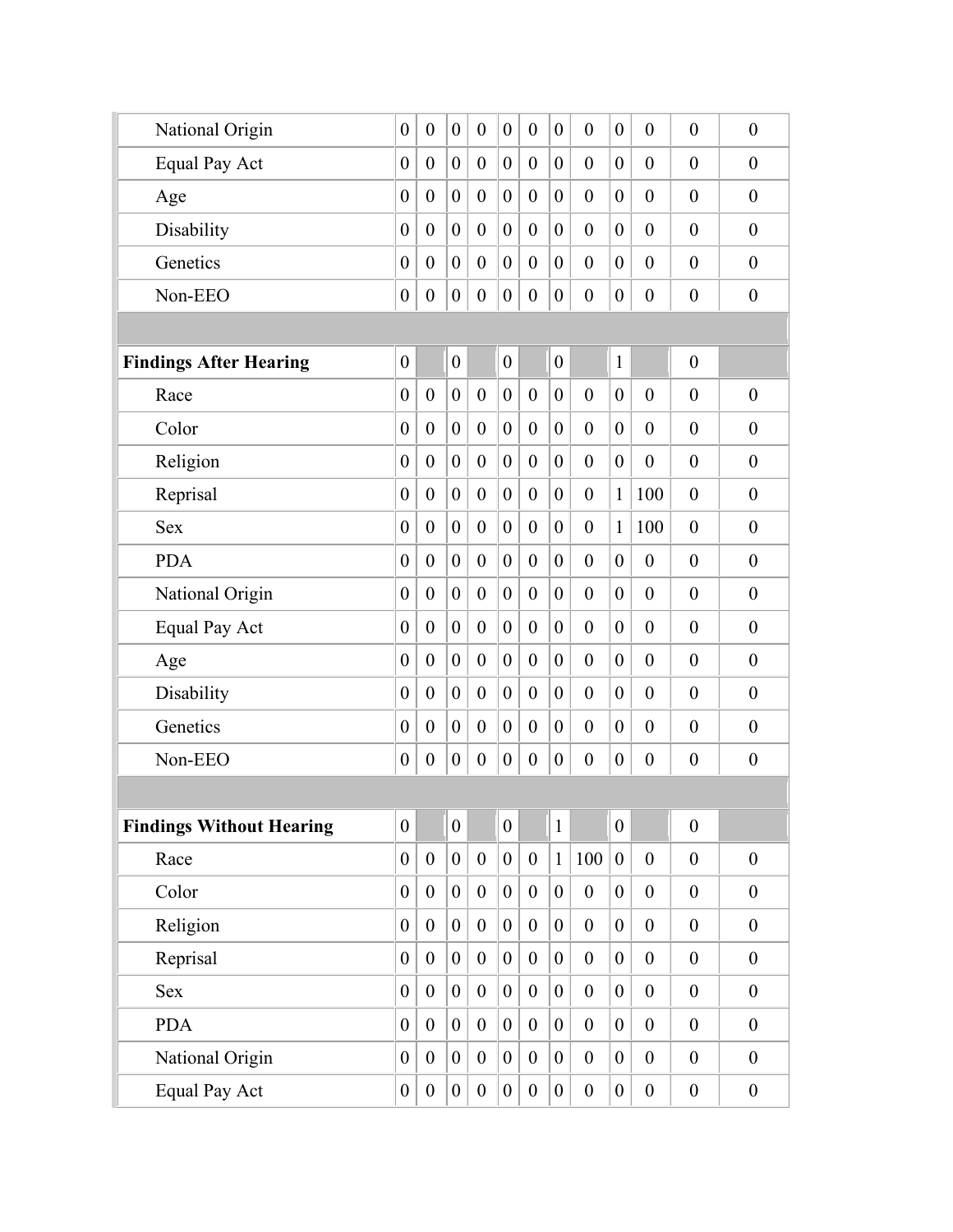| Age                                           | $\boldsymbol{0}$ | $\overline{0}$   | $\boldsymbol{0}$ | $\overline{0}$   | $\boldsymbol{0}$ | $\overline{0}$   | $\boldsymbol{0}$ | $\overline{0}$                   | $\boldsymbol{0}$ | $\overline{0}$   | $\overline{0}$   | $\overline{0}$   |  |  |
|-----------------------------------------------|------------------|------------------|------------------|------------------|------------------|------------------|------------------|----------------------------------|------------------|------------------|------------------|------------------|--|--|
| Disability                                    | 0                | $\overline{0}$   | $\overline{0}$   | $\boldsymbol{0}$ | $\boldsymbol{0}$ | $\overline{0}$   | $\overline{0}$   | $\overline{0}$                   | $\overline{0}$   | $\theta$         | $\overline{0}$   | $\boldsymbol{0}$ |  |  |
| Genetics                                      | 0                | $\theta$         | $\boldsymbol{0}$ | $\overline{0}$   | $\boldsymbol{0}$ | $\overline{0}$   | $\overline{0}$   | $\theta$                         | $\overline{0}$   | $\theta$         | $\overline{0}$   | $\overline{0}$   |  |  |
| Non-EEO                                       | $\boldsymbol{0}$ | $\overline{0}$   | $\boldsymbol{0}$ | $\overline{0}$   | $\boldsymbol{0}$ | $\overline{0}$   | $\overline{0}$   | $\overline{0}$                   | $\overline{0}$   | $\theta$         | $\theta$         | $\overline{0}$   |  |  |
|                                               |                  |                  |                  |                  |                  |                  |                  | <b>Comparative Data</b>          |                  |                  |                  |                  |  |  |
| <b>Findings of Discrimination</b>             |                  |                  |                  |                  |                  |                  |                  | <b>Previous Fiscal Year Data</b> |                  |                  |                  | 2022Thru03-      |  |  |
| <b>Rendered by Issue</b>                      |                  | 2017             |                  | 2018             |                  | 2019             |                  | 2020                             |                  | 2021             |                  | 31               |  |  |
|                                               | #                | $\frac{0}{0}$    | #                | $\frac{0}{0}$    | #                | $\frac{0}{0}$    | #                | $\frac{0}{0}$                    | #                | $\frac{0}{0}$    | #                | $\frac{0}{0}$    |  |  |
| <b>Total Number Findings</b>                  | $\theta$         |                  | $\theta$         |                  | $\overline{0}$   |                  | 1                |                                  | 1                |                  | $\theta$         |                  |  |  |
| Appointment/Hire                              | $\boldsymbol{0}$ | $\overline{0}$   | $\overline{0}$   | $\boldsymbol{0}$ | $\boldsymbol{0}$ | $\mathbf{0}$     | $\overline{0}$   | $\overline{0}$                   | $\theta$         | $\overline{0}$   | $\theta$         | $\boldsymbol{0}$ |  |  |
| <b>Assignment of Duties</b>                   | $\boldsymbol{0}$ | $\overline{0}$   | $\theta$         | $\overline{0}$   | $\overline{0}$   | $\boldsymbol{0}$ | $\theta$         | $\boldsymbol{0}$                 | $\overline{0}$   | $\theta$         | $\theta$         | $\theta$         |  |  |
| Awards                                        | $\overline{0}$   | $\overline{0}$   | $\theta$         | $\overline{0}$   | $\overline{0}$   | $\overline{0}$   | $\overline{0}$   | $\overline{0}$                   | $\theta$         | $\theta$         | $\overline{0}$   | $\boldsymbol{0}$ |  |  |
| Conversion to Full Time/Perm<br><b>Status</b> | $\overline{0}$   | $\overline{0}$   | $\theta$         | $\overline{0}$   | $\theta$         | $\theta$         | $\overline{0}$   | $\overline{0}$                   | $\theta$         | $\theta$         | $\overline{0}$   | $\overline{0}$   |  |  |
| Disciplinary Action                           |                  |                  |                  |                  |                  |                  |                  |                                  |                  |                  |                  |                  |  |  |
| Demotion                                      | $\boldsymbol{0}$ | $\overline{0}$   | $\overline{0}$   | $\overline{0}$   | $\theta$         | $\boldsymbol{0}$ | $\overline{0}$   | $\overline{0}$                   | $\overline{0}$   | $\overline{0}$   | $\theta$         | $\overline{0}$   |  |  |
| Reprimand                                     | $\boldsymbol{0}$ | $\overline{0}$   | $\theta$         | $\overline{0}$   | $\overline{0}$   | $\boldsymbol{0}$ | $\overline{0}$   | $\overline{0}$                   | $\overline{0}$   | $\theta$         | $\theta$         | $\overline{0}$   |  |  |
| Suspension                                    | $\boldsymbol{0}$ | $\overline{0}$   | $\theta$         | $\overline{0}$   | $\overline{0}$   | $\boldsymbol{0}$ | $\overline{0}$   | $\overline{0}$                   | $\theta$         | $\overline{0}$   | $\overline{0}$   | $\boldsymbol{0}$ |  |  |
| Removal                                       | $\boldsymbol{0}$ | $\overline{0}$   | $\theta$         | $\boldsymbol{0}$ | $\overline{0}$   | $\theta$         | $\overline{0}$   | $\overline{0}$                   | $\theta$         | $\theta$         | $\theta$         | $\theta$         |  |  |
| Other                                         | $\theta$         | $\overline{0}$   | $\mathbf{0}$     | $\overline{0}$   | $\theta$         | $\boldsymbol{0}$ | $\theta$         | $\boldsymbol{0}$                 | $\Omega$         | $\theta$         | $\theta$         | $\overline{0}$   |  |  |
| Duty Hours                                    | $\theta$         | $\overline{0}$   | $\theta$         | $\boldsymbol{0}$ | $\theta$         | $\theta$         | $\theta$         | $\boldsymbol{0}$                 | $\theta$         | $\theta$         | $\theta$         | $\overline{0}$   |  |  |
| Perf. Eval./ Appraisal                        | $\boldsymbol{0}$ | $\overline{0}$   | $\overline{0}$   | $\overline{0}$   | $\theta$         | $\theta$         | $\theta$         | $\overline{0}$                   | $\theta$         | $\theta$         | $\theta$         | $\boldsymbol{0}$ |  |  |
| Examination/Test                              | $\boldsymbol{0}$ | $\boldsymbol{0}$ | $\mathbf{0}$     | $\boldsymbol{0}$ | $\boldsymbol{0}$ | $\boldsymbol{0}$ | $\boldsymbol{0}$ | $\boldsymbol{0}$                 | $\overline{0}$   | $\boldsymbol{0}$ | $\boldsymbol{0}$ | $\boldsymbol{0}$ |  |  |
| Harassment                                    |                  |                  |                  |                  |                  |                  |                  |                                  |                  |                  |                  |                  |  |  |
| Non-Sexual                                    | $\boldsymbol{0}$ | $\boldsymbol{0}$ | $\boldsymbol{0}$ | $\theta$         | $\boldsymbol{0}$ | $\boldsymbol{0}$ | $\mathbf{1}$     | 100                              | $\theta$         | $\theta$         | $\overline{0}$   | $\boldsymbol{0}$ |  |  |
| Sexual                                        | $\theta$         | $\boldsymbol{0}$ | $\overline{0}$   | $\boldsymbol{0}$ | $\theta$         | $\overline{0}$   | $\theta$         | $\theta$                         | 0                | $\boldsymbol{0}$ | $\theta$         | $\theta$         |  |  |
| <b>Medical Examination</b>                    | $\theta$         | $\overline{0}$   | $\overline{0}$   | $\overline{0}$   | $\overline{0}$   | $\overline{0}$   | $\theta$         | $\theta$                         | $\theta$         | $\boldsymbol{0}$ | $\overline{0}$   | $\boldsymbol{0}$ |  |  |
| Pay including overtime                        | $\theta$         | $\theta$         | $\overline{0}$   | $\theta$         | $\theta$         | $\overline{0}$   | $\theta$         | $\theta$                         | $\overline{0}$   | $\overline{0}$   | $\theta$         | $\theta$         |  |  |
| Promotion/Non-Selection                       | $\overline{0}$   | $\boldsymbol{0}$ | $\boldsymbol{0}$ | $\boldsymbol{0}$ | $\boldsymbol{0}$ | $\overline{0}$   | $\boldsymbol{0}$ | $\boldsymbol{0}$                 | $\mathbf{1}$     | 100              | $\overline{0}$   | $\boldsymbol{0}$ |  |  |
| Reassignment                                  |                  |                  |                  |                  |                  |                  |                  |                                  |                  |                  |                  |                  |  |  |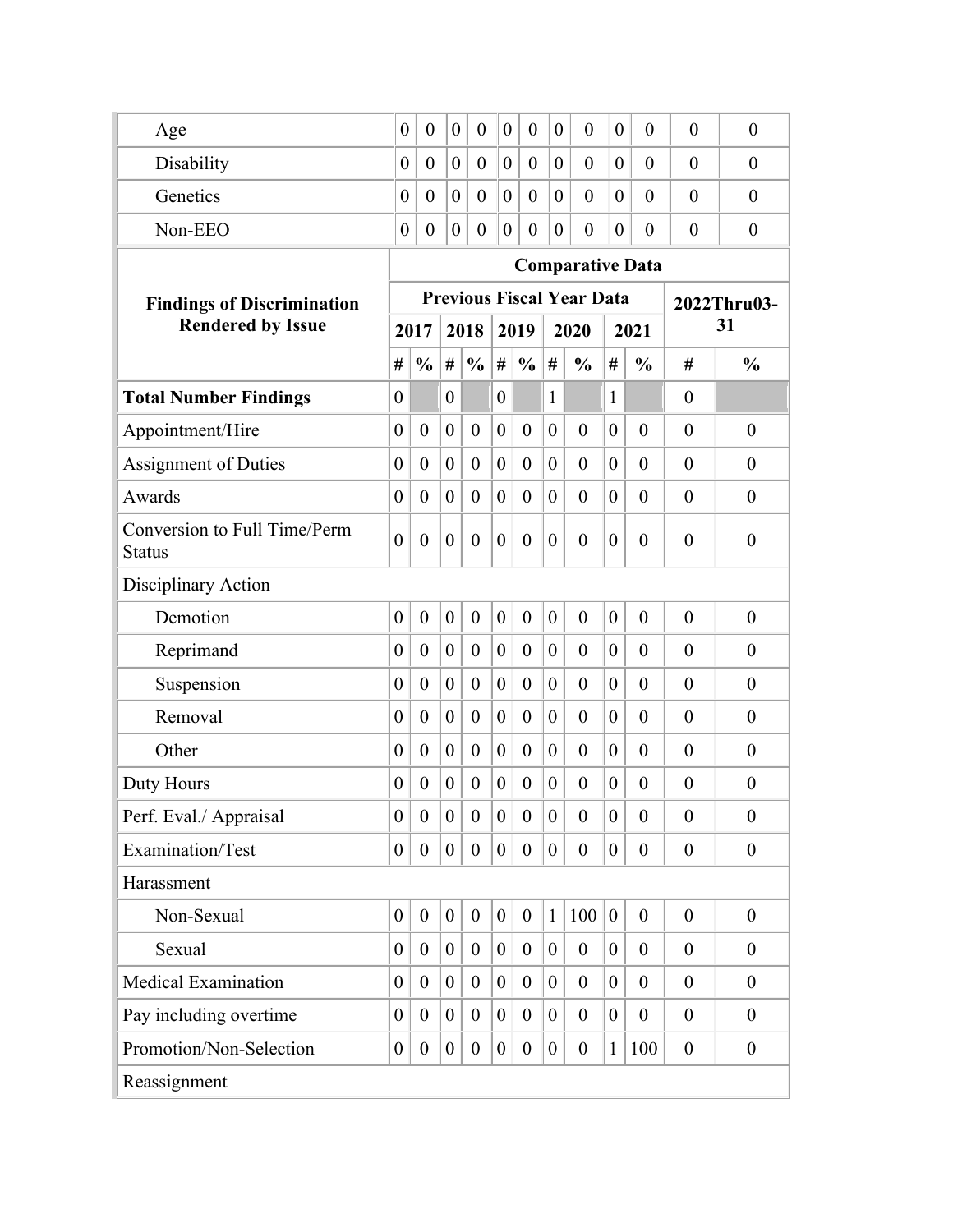| Denied                                        | $\theta$         | $\theta$         | $\boldsymbol{0}$ | $\overline{0}$   | $\overline{0}$   | $\theta$         | $\theta$         | $\overline{0}$   | $\theta$         | $\theta$         | $\theta$         | $\overline{0}$   |
|-----------------------------------------------|------------------|------------------|------------------|------------------|------------------|------------------|------------------|------------------|------------------|------------------|------------------|------------------|
| Directed                                      | $\boldsymbol{0}$ | $\boldsymbol{0}$ | $\overline{0}$   | $\overline{0}$   | $\boldsymbol{0}$ | $\boldsymbol{0}$ | $\theta$         | $\overline{0}$   | $\overline{0}$   | $\theta$         | $\overline{0}$   | $\theta$         |
| Reasonable Accommodation<br>Disability        | $\overline{0}$   | $\boldsymbol{0}$ | $\boldsymbol{0}$ | $\overline{0}$   | $\overline{0}$   | $\overline{0}$   | $\theta$         | $\overline{0}$   | $\theta$         | $\theta$         | $\theta$         | $\theta$         |
| Reinstatement                                 | $\theta$         | $\overline{0}$   | $\theta$         | $\overline{0}$   | $\overline{0}$   | $\theta$         | $\theta$         | $\overline{0}$   | $\theta$         | $\overline{0}$   | $\theta$         | $\overline{0}$   |
| Religious Accommodation                       | $\boldsymbol{0}$ | $\boldsymbol{0}$ | $\theta$         | $\overline{0}$   | $\boldsymbol{0}$ | $\boldsymbol{0}$ | $\theta$         | $\boldsymbol{0}$ | $\overline{0}$   | $\theta$         | $\theta$         | $\theta$         |
| Retirement                                    | $\boldsymbol{0}$ | $\boldsymbol{0}$ | $\overline{0}$   | $\overline{0}$   | $\overline{0}$   | $\overline{0}$   | $\theta$         | $\theta$         | $\overline{0}$   | $\overline{0}$   | $\theta$         | $\boldsymbol{0}$ |
| Sex-Stereotyping                              | $\boldsymbol{0}$ | $\boldsymbol{0}$ | $\theta$         | $\boldsymbol{0}$ | $\boldsymbol{0}$ | $\boldsymbol{0}$ | $\theta$         | $\theta$         | $\overline{0}$   | $\theta$         | $\theta$         | $\theta$         |
| Telework                                      | $\boldsymbol{0}$ | $\boldsymbol{0}$ | $\theta$         | $\overline{0}$   | $\overline{0}$   | $\boldsymbol{0}$ | $\theta$         | $\theta$         | $\overline{0}$   | $\overline{0}$   | $\theta$         | $\overline{0}$   |
| Termination                                   | $\theta$         | $\boldsymbol{0}$ | $\boldsymbol{0}$ | $\overline{0}$   | $\boldsymbol{0}$ | $\boldsymbol{0}$ | $\theta$         | $\overline{0}$   | $\theta$         | $\overline{0}$   | $\theta$         | $\overline{0}$   |
| Terms/Conditions of Employment                | $\boldsymbol{0}$ | $\overline{0}$   | $\overline{0}$   | $\overline{0}$   | $\overline{0}$   | $\theta$         | 1                | 100              | $\theta$         | $\overline{0}$   | $\theta$         | $\theta$         |
| Time and Attendance                           | $\overline{0}$   | $\overline{0}$   | $\overline{0}$   | $\overline{0}$   | $\overline{0}$   | $\overline{0}$   | $\theta$         | $\overline{0}$   | $\theta$         | $\overline{0}$   | $\mathbf{0}$     | $\overline{0}$   |
| Training                                      | $\boldsymbol{0}$ | $\overline{0}$   | $\overline{0}$   | $\overline{0}$   | $\overline{0}$   | $\theta$         | $\theta$         | $\boldsymbol{0}$ | $\overline{0}$   | $\theta$         | $\theta$         | $\theta$         |
| Other - User Define                           |                  |                  |                  |                  |                  |                  |                  |                  |                  |                  |                  |                  |
| Layoff                                        | $\overline{0}$   | $\boldsymbol{0}$ | $\boldsymbol{0}$ | $\overline{0}$   | $\boldsymbol{0}$ | $\overline{0}$   | $\theta$         | $\overline{0}$   | $\theta$         | $\overline{0}$   | $\theta$         | $\theta$         |
| <b>Expense Reimbursement</b><br>Denied        | $\overline{0}$   | $\theta$         | $\theta$         | $\overline{0}$   | $\overline{0}$   | $\overline{0}$   | $\theta$         | $\theta$         | $\theta$         | $\theta$         | $\theta$         | $\theta$         |
| User Defined - Other 3                        | $\theta$         | $\overline{0}$   | $\theta$         | $\overline{0}$   | $\overline{0}$   | $\overline{0}$   | $\theta$         | $\overline{0}$   | $\theta$         | $\overline{0}$   | $\overline{0}$   | $\overline{0}$   |
| User Defined - Other 4                        | $\boldsymbol{0}$ | $\boldsymbol{0}$ | $\boldsymbol{0}$ | $\boldsymbol{0}$ | $\boldsymbol{0}$ | $\boldsymbol{0}$ | $\boldsymbol{0}$ | $\boldsymbol{0}$ | $\overline{0}$   | $\theta$         | $\boldsymbol{0}$ | $\theta$         |
|                                               |                  |                  |                  |                  |                  |                  |                  |                  |                  |                  |                  |                  |
| <b>Findings After Hearing</b>                 | $\theta$         |                  | $\boldsymbol{0}$ |                  | $\overline{0}$   |                  | $\theta$         |                  | $\mathbf{1}$     |                  | $\overline{0}$   |                  |
| Appointment/Hire                              | $\theta$         | $\boldsymbol{0}$ | $\boldsymbol{0}$ | $\boldsymbol{0}$ | $\boldsymbol{0}$ | $\boldsymbol{0}$ | $\theta$         | $\boldsymbol{0}$ | $\boldsymbol{0}$ | $\boldsymbol{0}$ | $\boldsymbol{0}$ | $\boldsymbol{0}$ |
| <b>Assignment of Duties</b>                   | $\boldsymbol{0}$ | $\boldsymbol{0}$ | $\boldsymbol{0}$ | $\mathbf{0}$     | $\overline{0}$   | $\boldsymbol{0}$ | $\overline{0}$   | $\theta$         | $\overline{0}$   | $\theta$         | $\mathbf{0}$     | $\mathbf{0}$     |
| Awards                                        | $\boldsymbol{0}$ | $\mathbf{0}$     | $\boldsymbol{0}$ | $\boldsymbol{0}$ | $\overline{0}$   | $\boldsymbol{0}$ | $\boldsymbol{0}$ | $\boldsymbol{0}$ | $\overline{0}$   | $\boldsymbol{0}$ | $\boldsymbol{0}$ | $\theta$         |
| Conversion to Full Time/Perm<br><b>Status</b> | $\boldsymbol{0}$ | $\boldsymbol{0}$ | $\boldsymbol{0}$ | $\overline{0}$   | $\boldsymbol{0}$ | $\theta$         | $\boldsymbol{0}$ | $\boldsymbol{0}$ | $\overline{0}$   | $\mathbf{0}$     | $\mathbf{0}$     | $\boldsymbol{0}$ |
| Disciplinary Action                           |                  |                  |                  |                  |                  |                  |                  |                  |                  |                  |                  |                  |
| Demotion                                      | $\boldsymbol{0}$ | $\boldsymbol{0}$ | $\boldsymbol{0}$ | $\boldsymbol{0}$ | $\boldsymbol{0}$ | $\boldsymbol{0}$ | $\boldsymbol{0}$ | $\boldsymbol{0}$ | $\boldsymbol{0}$ | $\boldsymbol{0}$ | $\boldsymbol{0}$ | $\boldsymbol{0}$ |
| Reprimand                                     | $\boldsymbol{0}$ | $\boldsymbol{0}$ | $\overline{0}$   | $\boldsymbol{0}$ | $\boldsymbol{0}$ | $\boldsymbol{0}$ | $\boldsymbol{0}$ | $\boldsymbol{0}$ | $\overline{0}$   | $\boldsymbol{0}$ | $\boldsymbol{0}$ | $\boldsymbol{0}$ |
| Suspension                                    | $\boldsymbol{0}$ | $\boldsymbol{0}$ | $\boldsymbol{0}$ | $\boldsymbol{0}$ | $\boldsymbol{0}$ | $\theta$         | $\overline{0}$   | $\boldsymbol{0}$ | $\overline{0}$   | $\boldsymbol{0}$ | $\boldsymbol{0}$ | $\boldsymbol{0}$ |
| Removal                                       | $\boldsymbol{0}$ | $\boldsymbol{0}$ | $\overline{0}$   | $\boldsymbol{0}$ | $\overline{0}$   | $\boldsymbol{0}$ | $\overline{0}$   | $\boldsymbol{0}$ | $\overline{0}$   | $\boldsymbol{0}$ | $\boldsymbol{0}$ | $\boldsymbol{0}$ |
|                                               |                  |                  |                  |                  |                  |                  |                  |                  |                  |                  |                  |                  |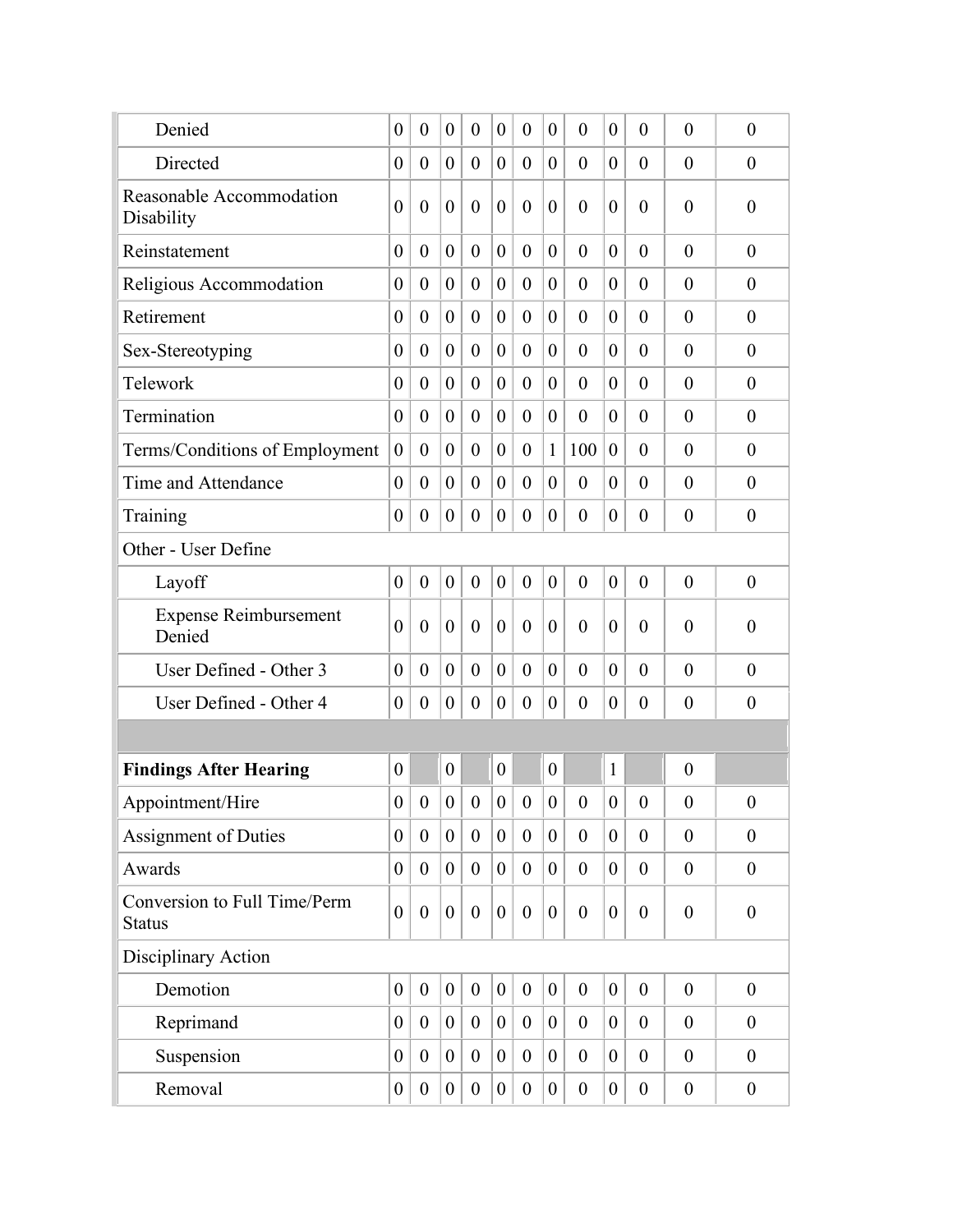| Other                                  | $\boldsymbol{0}$ | $\boldsymbol{0}$ | $\boldsymbol{0}$ | $\theta$         | $\theta$         | $\overline{0}$   | $\theta$         | $\overline{0}$   | $\boldsymbol{0}$ | $\overline{0}$   | $\overline{0}$   | $\theta$         |
|----------------------------------------|------------------|------------------|------------------|------------------|------------------|------------------|------------------|------------------|------------------|------------------|------------------|------------------|
| Duty Hours                             | $\boldsymbol{0}$ | $\boldsymbol{0}$ | $\boldsymbol{0}$ | $\theta$         | $\overline{0}$   | $\overline{0}$   | $\overline{0}$   | $\overline{0}$   | $\theta$         | $\theta$         | $\theta$         | $\theta$         |
| Perf. Eval./ Appraisal                 | $\theta$         | $\boldsymbol{0}$ | $\boldsymbol{0}$ | $\theta$         | $\theta$         | $\theta$         | $\overline{0}$   | $\theta$         | $\overline{0}$   | $\theta$         | $\theta$         | $\theta$         |
| Examination/Test                       | $\boldsymbol{0}$ | $\boldsymbol{0}$ | $\boldsymbol{0}$ | $\overline{0}$   | $\overline{0}$   | $\boldsymbol{0}$ | $\theta$         | $\overline{0}$   | $\overline{0}$   | $\overline{0}$   | $\overline{0}$   | $\overline{0}$   |
| Harassment                             |                  |                  |                  |                  |                  |                  |                  |                  |                  |                  |                  |                  |
| Non-Sexual                             | $\theta$         | $\overline{0}$   | $\boldsymbol{0}$ | $\overline{0}$   | $\overline{0}$   | $\overline{0}$   | $\theta$         | $\overline{0}$   | $\overline{0}$   | $\overline{0}$   | $\overline{0}$   | $\theta$         |
| Sexual                                 | $\theta$         | $\theta$         | $\theta$         | $\theta$         | $\theta$         | $\theta$         | $\overline{0}$   | $\theta$         | $\theta$         | $\theta$         | $\theta$         | $\theta$         |
| <b>Medical Examination</b>             | $\overline{0}$   | $\boldsymbol{0}$ | $\boldsymbol{0}$ | $\overline{0}$   | $\overline{0}$   | $\overline{0}$   | $\theta$         | $\overline{0}$   | $\theta$         | $\theta$         | $\theta$         | $\theta$         |
| Pay including overtime                 | $\overline{0}$   | $\boldsymbol{0}$ | $\theta$         | $\theta$         | $\theta$         | $\overline{0}$   | $\overline{0}$   | $\theta$         | $\overline{0}$   | $\theta$         | $\overline{0}$   | $\theta$         |
| Promotion/Non-Selection                | $\theta$         | $\boldsymbol{0}$ | $\boldsymbol{0}$ | $\overline{0}$   | $\boldsymbol{0}$ | $\overline{0}$   | $\overline{0}$   | $\overline{0}$   | 1                | 100              | $\overline{0}$   | $\boldsymbol{0}$ |
| Reassignment                           |                  |                  |                  |                  |                  |                  |                  |                  |                  |                  |                  |                  |
| Denied                                 | $\boldsymbol{0}$ | $\boldsymbol{0}$ | $\boldsymbol{0}$ | $\boldsymbol{0}$ | $\boldsymbol{0}$ | $\boldsymbol{0}$ | $\boldsymbol{0}$ | $\boldsymbol{0}$ | $\boldsymbol{0}$ | $\overline{0}$   | $\theta$         | $\overline{0}$   |
| Directed                               | $\overline{0}$   | $\boldsymbol{0}$ | $\boldsymbol{0}$ | $\theta$         | $\theta$         | $\overline{0}$   | $\theta$         | $\overline{0}$   | $\theta$         | $\overline{0}$   | $\overline{0}$   | $\overline{0}$   |
| Reasonable Accommodation<br>Disability | $\overline{0}$   | $\overline{0}$   | $\overline{0}$   | $\overline{0}$   | $\overline{0}$   | $\overline{0}$   | $\theta$         | $\overline{0}$   | $\theta$         | $\theta$         | $\overline{0}$   | $\theta$         |
| Reinstatement                          | $\boldsymbol{0}$ | $\boldsymbol{0}$ | $\boldsymbol{0}$ | $\overline{0}$   | $\overline{0}$   | $\overline{0}$   | $\overline{0}$   | $\overline{0}$   | $\overline{0}$   | $\overline{0}$   | $\overline{0}$   | $\overline{0}$   |
| Religious Accommodation                | $\boldsymbol{0}$ | $\boldsymbol{0}$ | $\boldsymbol{0}$ | $\overline{0}$   | $\overline{0}$   | $\boldsymbol{0}$ | $\overline{0}$   | $\overline{0}$   | $\overline{0}$   | $\overline{0}$   | $\theta$         | $\overline{0}$   |
| Retirement                             | $\theta$         | $\theta$         | $\theta$         | $\overline{0}$   | $\theta$         | $\theta$         | $\overline{0}$   | $\theta$         | $\theta$         | $\theta$         | $\theta$         | $\theta$         |
| Sex-Stereotyping                       | $\theta$         | $\overline{0}$   | $\theta$         | $\overline{0}$   | $\theta$         | $\overline{0}$   | $\theta$         | $\overline{0}$   | $\theta$         | $\theta$         | $\overline{0}$   | $\overline{0}$   |
| Telework                               | $\theta$         | $\theta$         | $\theta$         | $\theta$         | $\theta$         | $\theta$         | $\overline{0}$   | $\theta$         | $\theta$         | $\theta$         | $\theta$         | $\theta$         |
| Termination                            | $\theta$         | $\boldsymbol{0}$ | $\boldsymbol{0}$ | $\theta$         | $\overline{0}$   | $\boldsymbol{0}$ | $\theta$         | $\boldsymbol{0}$ | $\theta$         | $\theta$         | $\overline{0}$   | $\boldsymbol{0}$ |
| Terms/Conditions of Employment         | $\mathbf{0}$     | $\boldsymbol{0}$ | $\boldsymbol{0}$ | $\overline{0}$   | $\overline{0}$   | $\boldsymbol{0}$ | $\overline{0}$   | $\boldsymbol{0}$ | $\boldsymbol{0}$ | $\boldsymbol{0}$ | $\theta$         | $\boldsymbol{0}$ |
| Time and Attendance                    | $\overline{0}$   | $\boldsymbol{0}$ | $\overline{0}$   | $\mathbf{0}$     | $\overline{0}$   | $\mathbf{0}$     | $\overline{0}$   | $\mathbf{0}$     | $\overline{0}$   | $\overline{0}$   | $\boldsymbol{0}$ | $\theta$         |
| Training                               | $\overline{0}$   | $\boldsymbol{0}$ | $\boldsymbol{0}$ | $\boldsymbol{0}$ | $\overline{0}$   | $\boldsymbol{0}$ | $\overline{0}$   | $\boldsymbol{0}$ | $\boldsymbol{0}$ | $\boldsymbol{0}$ | $\boldsymbol{0}$ | $\boldsymbol{0}$ |
| Other - User Define                    |                  |                  |                  |                  |                  |                  |                  |                  |                  |                  |                  |                  |
| Layoff                                 | $\boldsymbol{0}$ | $\mathbf{0}$     | $\boldsymbol{0}$ | $\overline{0}$   | $\overline{0}$   | $\boldsymbol{0}$ | $\mathbf{0}$     | $\boldsymbol{0}$ | $\boldsymbol{0}$ | $\theta$         | $\overline{0}$   | $\boldsymbol{0}$ |
| <b>Expense Reimbursement</b><br>Denied | $\theta$         | $\mathbf{0}$     | $\theta$         | $\overline{0}$   | $\overline{0}$   | $\theta$         | $\theta$         | $\overline{0}$   | $\theta$         | $\theta$         | $\theta$         | $\theta$         |
| User Defined - Other 3                 | $\overline{0}$   | $\boldsymbol{0}$ | $\boldsymbol{0}$ | $\mathbf{0}$     | $\overline{0}$   | $\mathbf{0}$     | $\overline{0}$   | $\overline{0}$   | $\overline{0}$   | $\theta$         | $\mathbf{0}$     | $\theta$         |
| User Defined - Other 4                 | $\overline{0}$   | $\boldsymbol{0}$ | $\boldsymbol{0}$ | $\boldsymbol{0}$ | $\boldsymbol{0}$ | $\boldsymbol{0}$ | $\boldsymbol{0}$ | $\boldsymbol{0}$ | $\boldsymbol{0}$ | $\boldsymbol{0}$ | $\boldsymbol{0}$ | $\boldsymbol{0}$ |
|                                        |                  |                  |                  |                  |                  |                  |                  |                  |                  |                  |                  |                  |
|                                        |                  |                  |                  |                  |                  |                  |                  |                  |                  |                  |                  |                  |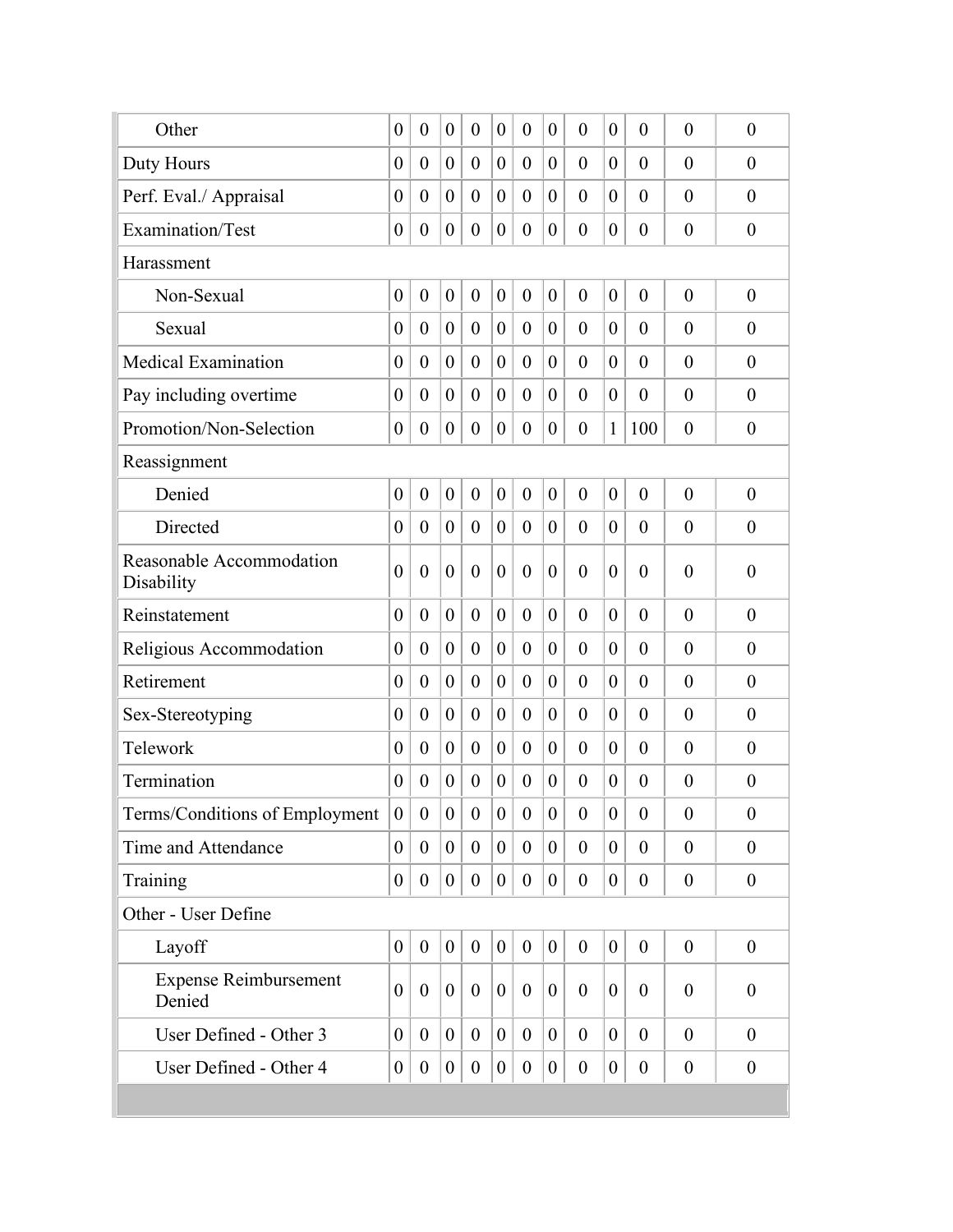| <b>Findings Without Hearing</b>               | $\overline{0}$   |                  | $\overline{0}$   |                  | $\boldsymbol{0}$ |                  | 1                |                  | $\overline{0}$   |                  | $\boldsymbol{0}$ |                  |
|-----------------------------------------------|------------------|------------------|------------------|------------------|------------------|------------------|------------------|------------------|------------------|------------------|------------------|------------------|
| Appointment/Hire                              | $\boldsymbol{0}$ | $\boldsymbol{0}$ | $\overline{0}$   | $\boldsymbol{0}$ | $\theta$         | $\boldsymbol{0}$ | $\theta$         | $\overline{0}$   | $\overline{0}$   | $\theta$         | $\theta$         | $\theta$         |
| <b>Assignment of Duties</b>                   | $\boldsymbol{0}$ | $\overline{0}$   | $\overline{0}$   | $\overline{0}$   | $\theta$         | $\boldsymbol{0}$ | $\theta$         | $\overline{0}$   | $\theta$         | $\theta$         | $\overline{0}$   | $\overline{0}$   |
| Awards                                        | $\boldsymbol{0}$ | $\boldsymbol{0}$ | $\overline{0}$   | $\boldsymbol{0}$ | $\boldsymbol{0}$ | $\boldsymbol{0}$ | $\boldsymbol{0}$ | $\boldsymbol{0}$ | $\theta$         | $\theta$         | $\overline{0}$   | $\theta$         |
| Conversion to Full Time/Perm<br><b>Status</b> | $\boldsymbol{0}$ | $\boldsymbol{0}$ | $\boldsymbol{0}$ | $\boldsymbol{0}$ | $\mathbf{0}$     | $\overline{0}$   | $\theta$         | $\boldsymbol{0}$ | $\overline{0}$   | $\theta$         | $\overline{0}$   | $\overline{0}$   |
| Disciplinary Action                           |                  |                  |                  |                  |                  |                  |                  |                  |                  |                  |                  |                  |
| Demotion                                      | $\boldsymbol{0}$ | $\boldsymbol{0}$ | $\boldsymbol{0}$ | $\boldsymbol{0}$ | $\boldsymbol{0}$ | $\boldsymbol{0}$ | $\theta$         | $\boldsymbol{0}$ | $\overline{0}$   | $\theta$         | $\theta$         | $\theta$         |
| Reprimand                                     | $\boldsymbol{0}$ | $\overline{0}$   | $\overline{0}$   | $\overline{0}$   | $\theta$         | $\boldsymbol{0}$ | $\overline{0}$   | $\overline{0}$   | $\overline{0}$   | $\theta$         | $\overline{0}$   | $\overline{0}$   |
| Suspension                                    | $\boldsymbol{0}$ | $\overline{0}$   | $\overline{0}$   | $\boldsymbol{0}$ | $\theta$         | $\boldsymbol{0}$ | $\theta$         | $\boldsymbol{0}$ | $\theta$         | $\theta$         | $\overline{0}$   | $\theta$         |
| Removal                                       | $\boldsymbol{0}$ | $\boldsymbol{0}$ | $\overline{0}$   | $\overline{0}$   | $\theta$         | $\boldsymbol{0}$ | $\theta$         | $\overline{0}$   | $\theta$         | $\theta$         | $\overline{0}$   | $\overline{0}$   |
| Other                                         | $\boldsymbol{0}$ | $\overline{0}$   | $\theta$         | $\boldsymbol{0}$ | $\mathbf{0}$     | $\boldsymbol{0}$ | $\theta$         | $\overline{0}$   | $\theta$         | $\theta$         | $\overline{0}$   | $\overline{0}$   |
| Duty Hours                                    | $\boldsymbol{0}$ | $\boldsymbol{0}$ | $\theta$         | $\boldsymbol{0}$ | $\overline{0}$   | $\boldsymbol{0}$ | $\overline{0}$   | $\boldsymbol{0}$ | $\theta$         | $\theta$         | $\theta$         | $\overline{0}$   |
| Perf. Eval./ Appraisal                        | $\theta$         | $\overline{0}$   | $\theta$         | $\overline{0}$   | $\theta$         | $\overline{0}$   | $\overline{0}$   | $\overline{0}$   | $\theta$         | $\overline{0}$   | $\overline{0}$   | $\overline{0}$   |
| Examination/Test                              | $\theta$         | $\overline{0}$   | $\overline{0}$   | $\overline{0}$   | $\overline{0}$   | $\theta$         | $\overline{0}$   | $\boldsymbol{0}$ | $\overline{0}$   | $\theta$         | $\overline{0}$   | $\theta$         |
| Harassment                                    |                  |                  |                  |                  |                  |                  |                  |                  |                  |                  |                  |                  |
| Non-Sexual                                    | $\boldsymbol{0}$ | $\boldsymbol{0}$ | $\boldsymbol{0}$ | $\boldsymbol{0}$ | $\boldsymbol{0}$ | $\boldsymbol{0}$ | $\mathbf{1}$     | 100              | $\overline{0}$   | $\overline{0}$   | $\theta$         | $\overline{0}$   |
| Sexual                                        | $\boldsymbol{0}$ | $\overline{0}$   | $\overline{0}$   | $\overline{0}$   | $\theta$         | $\boldsymbol{0}$ | $\theta$         | $\overline{0}$   | $\theta$         | $\overline{0}$   | $\theta$         | $\overline{0}$   |
| <b>Medical Examination</b>                    | $\boldsymbol{0}$ | $\overline{0}$   | $\overline{0}$   | $\boldsymbol{0}$ | $\theta$         | $\boldsymbol{0}$ | $\theta$         | $\boldsymbol{0}$ | $\theta$         | $\overline{0}$   | $\overline{0}$   | $\theta$         |
| Pay including overtime                        | $\boldsymbol{0}$ | $\overline{0}$   | $\overline{0}$   | $\overline{0}$   | $\theta$         | $\boldsymbol{0}$ | $\overline{0}$   | $\boldsymbol{0}$ | $\theta$         | $\overline{0}$   | $\overline{0}$   | $\theta$         |
| Promotion/Non-Selection                       | $\boldsymbol{0}$ | $\boldsymbol{0}$ | $\boldsymbol{0}$ | $\boldsymbol{0}$ | $\boldsymbol{0}$ | $\boldsymbol{0}$ | $\boldsymbol{0}$ | $\boldsymbol{0}$ | $\boldsymbol{0}$ | $\boldsymbol{0}$ | $\boldsymbol{0}$ | $\boldsymbol{0}$ |
| Reassignment                                  |                  |                  |                  |                  |                  |                  |                  |                  |                  |                  |                  |                  |
| Denied                                        | $\boldsymbol{0}$ | $\boldsymbol{0}$ | $\boldsymbol{0}$ | $\overline{0}$   | $\overline{0}$   | $\boldsymbol{0}$ | $\theta$         | $\overline{0}$   | $\overline{0}$   | $\overline{0}$   | $\overline{0}$   | $\mathbf{0}$     |
| Directed                                      | $\theta$         | $\overline{0}$   | $\overline{0}$   | $\overline{0}$   | $\overline{0}$   | $\theta$         | $\overline{0}$   | $\overline{0}$   | $\theta$         | $\boldsymbol{0}$ | $\overline{0}$   | $\theta$         |
| Reasonable Accommodation<br>Disability        | $\overline{0}$   | $\boldsymbol{0}$ | $\overline{0}$   | $\overline{0}$   | $\overline{0}$   | $\boldsymbol{0}$ | $\boldsymbol{0}$ | $\theta$         | $\theta$         | $\overline{0}$   | $\overline{0}$   | $\boldsymbol{0}$ |
| Reinstatement                                 | $\overline{0}$   | $\mathbf{0}$     | $\overline{0}$   | $\boldsymbol{0}$ | $\overline{0}$   | $\boldsymbol{0}$ | $\overline{0}$   | $\theta$         | $\overline{0}$   | $\overline{0}$   | $\overline{0}$   | $\theta$         |
| Religious Accommodation                       | $\theta$         | $\boldsymbol{0}$ | $\overline{0}$   | $\boldsymbol{0}$ | $\theta$         | $\overline{0}$   | $\overline{0}$   | $\boldsymbol{0}$ | $\overline{0}$   | $\overline{0}$   | $\theta$         | $\theta$         |
| Retirement                                    | $\overline{0}$   | $\mathbf{0}$     | $\overline{0}$   | $\overline{0}$   | $\overline{0}$   | $\boldsymbol{0}$ | $\overline{0}$   | $\mathbf{0}$     | $\theta$         | $\mathbf{0}$     | $\boldsymbol{0}$ | $\boldsymbol{0}$ |
| Sex-Stereotyping                              | $\theta$         | $\overline{0}$   | $\overline{0}$   | $\overline{0}$   | $\theta$         | $\theta$         | $\overline{0}$   | $\overline{0}$   | $\theta$         | $\theta$         | $\overline{0}$   | $\theta$         |
| Telework                                      | $\overline{0}$   | $\theta$         | $\boldsymbol{0}$ | $\boldsymbol{0}$ | $\overline{0}$   | $\boldsymbol{0}$ | $\boldsymbol{0}$ | $\boldsymbol{0}$ | $\overline{0}$   | $\boldsymbol{0}$ | $\boldsymbol{0}$ | $\boldsymbol{0}$ |